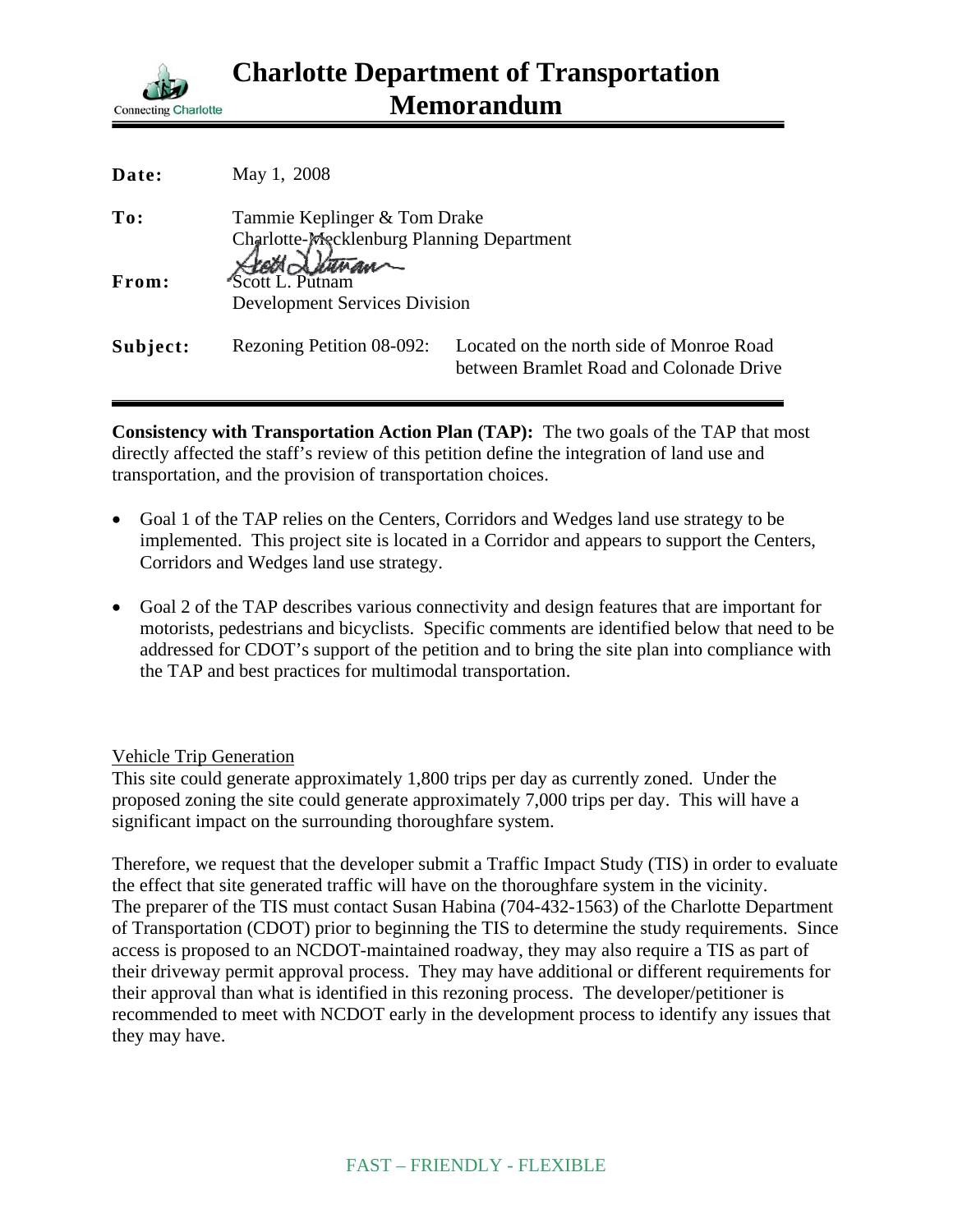Tammie Keplinger & Tom Drake May 1, 2008 Page 2 of 4

We have the following specific comments that are critical to CDOT's support of the rezoning petition:

- 1. A better network of public streets is needed in this area. The site plan needs to be revised to convert the following private streets to public streets.
	- a. The proposed north-south street opposite Pulman Avenue needs to be a public street from Monroe Road and extended to stub at the northern property line.
	- b. The proposed east-west street needs to be a public street from Bramlet Road to Colonnade Drive. In addition to creating a desirable public street block spacing, this public street would eliminate the need for a 90-degree turned right-of-way for Colonnade Drive and a turnaround at the end of Bramlet Road.
- 2. All public streets within the development (with the exception of Monroe Road) need to be designed/constructed as Local Residential – Wide streets with a cross-section of 35 feet width (back-of-curbs), 8-foot planting strips, and 8-foot sidewalks in accordance with the adopted Urban Street Design Guidelines. The street can accommodate on-street parking and has a right-of-way width of 67 feet.
- 3. The proposed driveway between Bramlet Road and the main entrance to the site will not be approved and needs to be eliminated from the site plan.
- 4. The developer needs to dedicate additional right-of-way along the site's frontage on Bramlet Road to meet the requirements of the Local Residential – Wide street, measuring 33.5 feet from the centerline of the roadway. Additionally, the right-of-way dedication needs to extend to the northern property line.
- 5. The developer is strongly encouraged to work with the existing grade of Monroe Road, so as to minimize disruption to this highly traveled major thoroughfare.
- 6. The proposed traffic circle closest to Monroe Road conflicts with the proximity of on-street parking and will not be approved. The developer should consider other aesthetic and trafficcalming features, such as curb extensions for internal sidewalks forming a mid-block intersection within the proposed mirrored courtyards.
- 7. In the event that turn lanes are required on Monroe Road, the improvements need to also include 5-foot bicycles lanes. The required 8-foot planting strip and 8-foot sidewalk need to be measured from any new curb location.
- 8. Due to the size of the development and the expected traffic volumes, each street entrance to the site (including public streets) from Monroe Road needs to accommodate at least 100 feet of internal channelization. Access to the parking areas adjacent/parallel to Monroe Road will not be approved within 100 feet of Monroe Road. The site plan needs to be revised accordingly.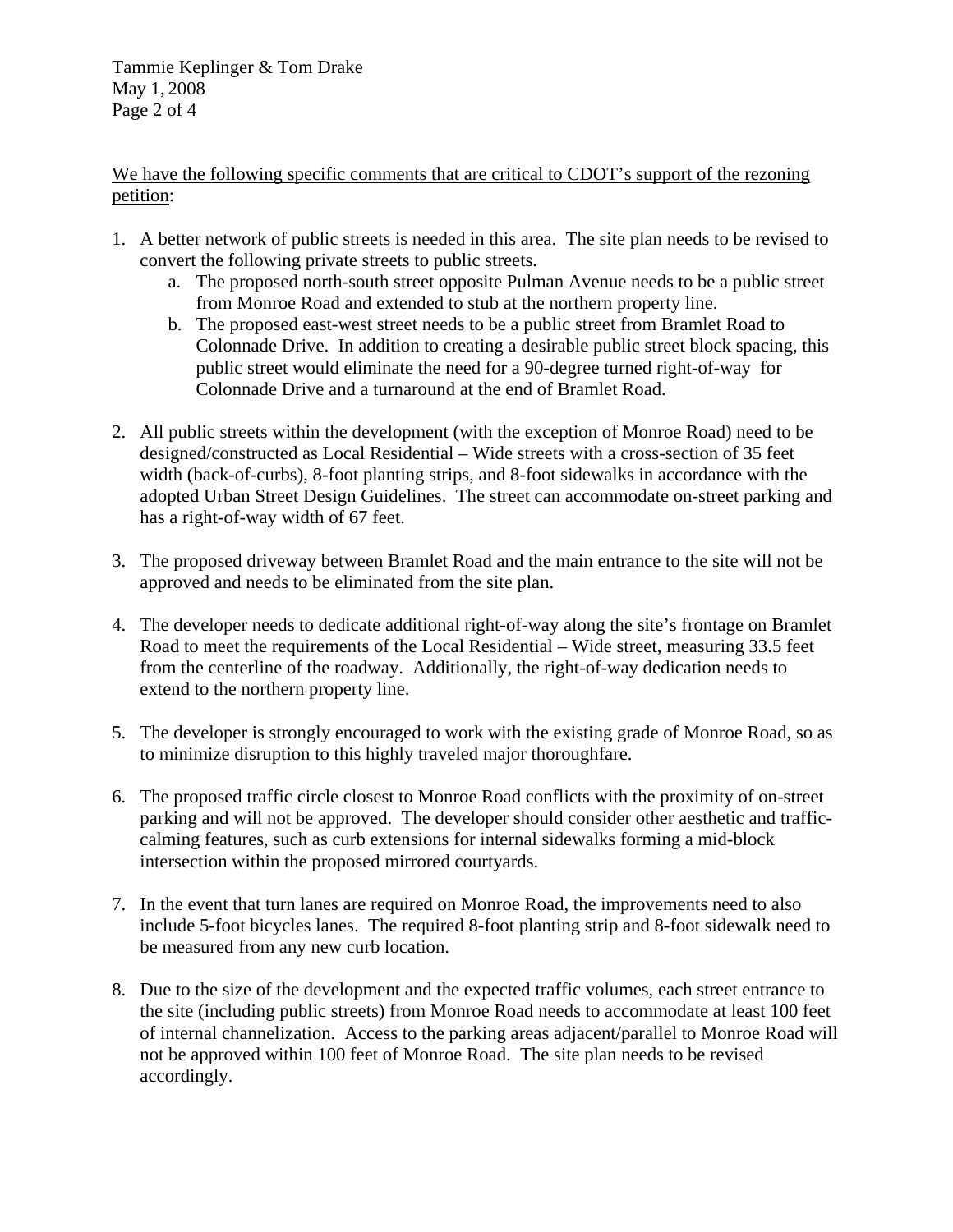Tammie Keplinger & Tom Drake May 1, 2008 Page 3 of 4

- 9. The revised site plan needs to more clearly indicate existing sidewalks, accessible ramps, and road rights-of-way on both sides of existing streets, and roadway centerlines.
- 10. Additional comments will follow our review of the TIS.

We have the following specific comments that are important to CDOT's support of the rezoning petition. We would like the petitioner to give serious consideration to these comments/requests. These may require coordination with related CMPC issues.

- 1. It appears that the neighborhood center associated with the proposed land use could serve not only the project's proposed 495 units but also the Chantilly neighborhood to the north. Therefore, we request that the necessary right-of-way be acquired by the petitioner to connect this site to the Chantilly neighborhood via Laburnum Avenue. This request maintains neighborhood connectivity to Laburnum Avenue via a new bridge, in the event Bramlet Road can no longer lead to a through connection due to FEMA-funded redevelopment of the adjacent Cavalier Apartments site. Such connectivity will provide future residents of this development more route choices, as well as provide access to the proposed retail from adjoining areas.
- 2. The site plan needs to show internal 5-foot minimum sidewalk connections from all public streets to building entrances.

## We support the following comments from Mecklenburg County Parks and Recreation:

1. Petitioner needs to provide 8-foot sidewalks along Bramlet Road for an overland connector along this site.

We have the following general comments that are provided to aid the petitioner in planning and subsequent permitting phases:

Monroe Road is a major thoroughfare inside Route 4 requiring a minimum of 80 feet of right-ofway. The developer/petitioner should convey right-of-way in fee simple title to meet this requirement, measuring 40 feet from the centerline of the roadway.

Adequate sight triangles must be reserved at the existing/proposed street entrance(s). Two 35' x 35' and two 10' x 70' sight triangles are required for the entrance(s) to meet requirements. All proposed trees, berms, walls, fences, and/or identification signs must not interfere with sight distance at the entrance(s). Such items should be identified on the site plan.

The proposed driveway connection(s) to Monroe Road will require driveway permit(s) to be submitted to CDOT and the North Carolina Department of Transportation for review and approval. The exact driveway location(s) and type/width of the driveway(s) will be determined